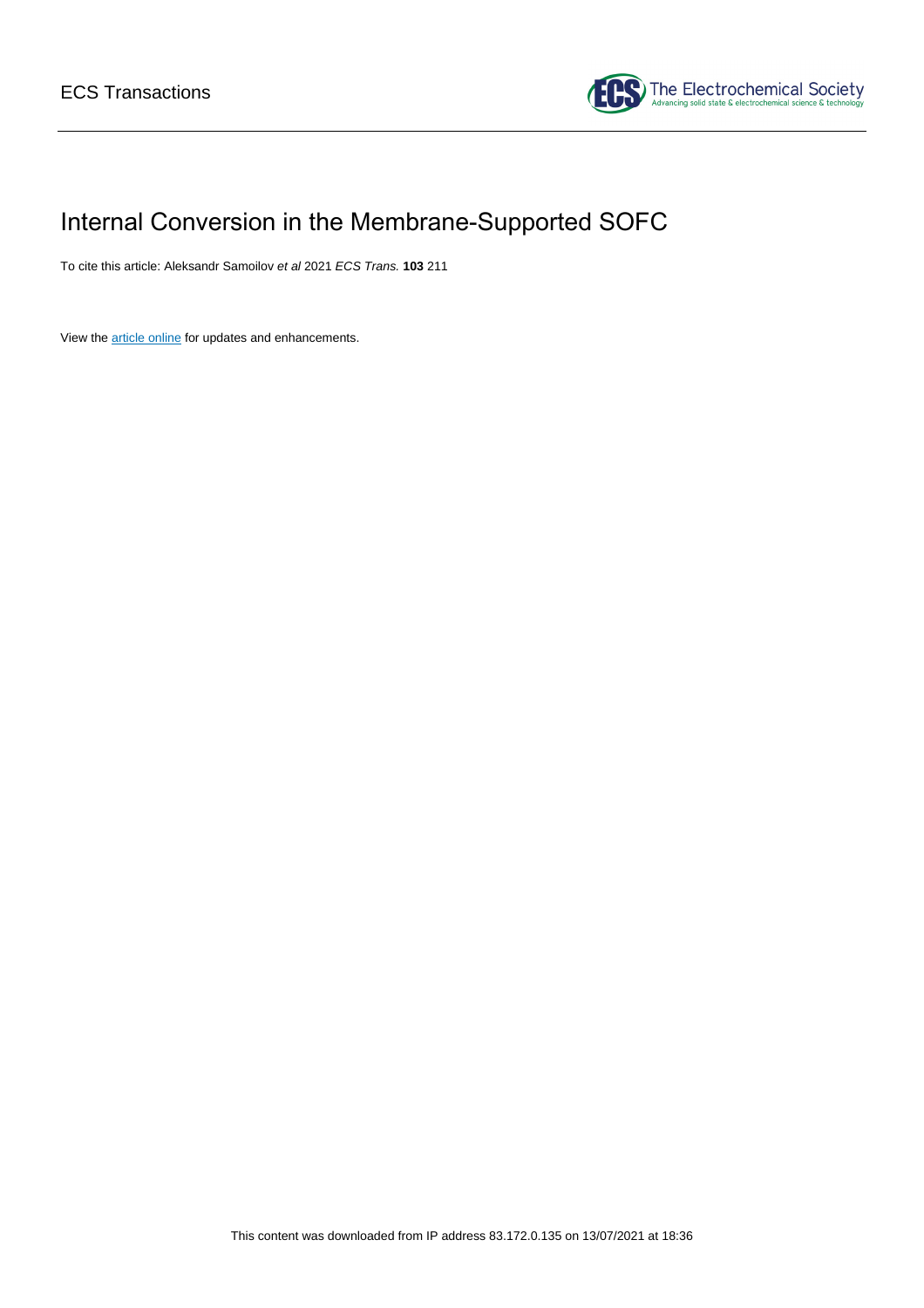#### **10.1149/10301.0211ecst ©The Electrochemical Society ECS Transactions, 103 (1) 211-219 (2021)**

# **Internal Conversion in the Membrane-supported SOFC**

A. V. Samoilov<sup>a,b</sup>, D. A. Agarkov<sup>b,a</sup>, Yu. S. Fedotov<sup>a,b</sup>, S. I. Bredikhin<sup>a,b</sup>

<sup>a</sup> Laboratory of Spectroscopy of Defect Structures, Osipyan Institute of Solid State Physics RAS, Chernogolovka, Moscow region 142432, Russia <sup>b</sup> Laboratory of Fuel Cells, Moscow Institute of Physics and Technology, Dolgoprudny, Moscow region 141701, Russia

# **Abstract**

Studies of the internal methane conversion process were carried out on an experimental short stack of two 100x100 mm electrolytesupported SOFCs. A whole series of experiments were carried out on  $H_2+CH_4+H_2O$  mixtures with different sets of conditions – an increase in the ratio and consumption of methane, and then a decrease in temperature.

 The results of experiments at an operating temperature of 850°C showed that the kinetics of internal conversion was largely underestimated. The assembly of two SOFCs converts methane up to concentrations not exceeding the calculated equilibrium ones, up to the maximum available flow rate on the equipment used – 187 ml/min – even without current passing. This fuel flow rate can provide a current of up to 53 A, while the rated operating current of these SOFCs is about 20 A, up to 30 A on methane-rich fuel. The current further stimulates the conversion by generating additional steam.

# **Introduction**

Steam reforming is a well-known process for producing hydrogen or hydrogencontaining gas (synthesis gas) from methane or other hydrocarbon fuels. For methane, the conversion process [1], accompanied by the shift reaction [2], proceeds on the surface of the catalyst, which is most often nickel:

$$
CH_4 + H_2O \leftrightarrow CO + 3H_2 \qquad ( \triangle H_{298} = 206.1 \text{ kJ/mol} )
$$
 [1]

$$
CO + H_2O \leftrightarrow CO_2 + H_2
$$
 ( $\triangle H_{298} = -41.15 \text{ kJ/mol}$ ) [2]

 Steam reforming of methane is a highly endothermic reaction. According to thermodynamic calculations, the equilibrium in equation [1] shifts towards the reaction products at high temperatures and low pressures. Similarly, to equation [1], similar reactions can be written for other hydrocarbons. In addition to these reactions, undesirable reactions also occur which is reducing the yield of hydrogen and leading to the precipitation of carbon:

$$
CO + H_2 \leftrightarrow C + H_2O \qquad ( \triangle H_{298} = -131.29 \text{ kJ/mol} )
$$
 [3]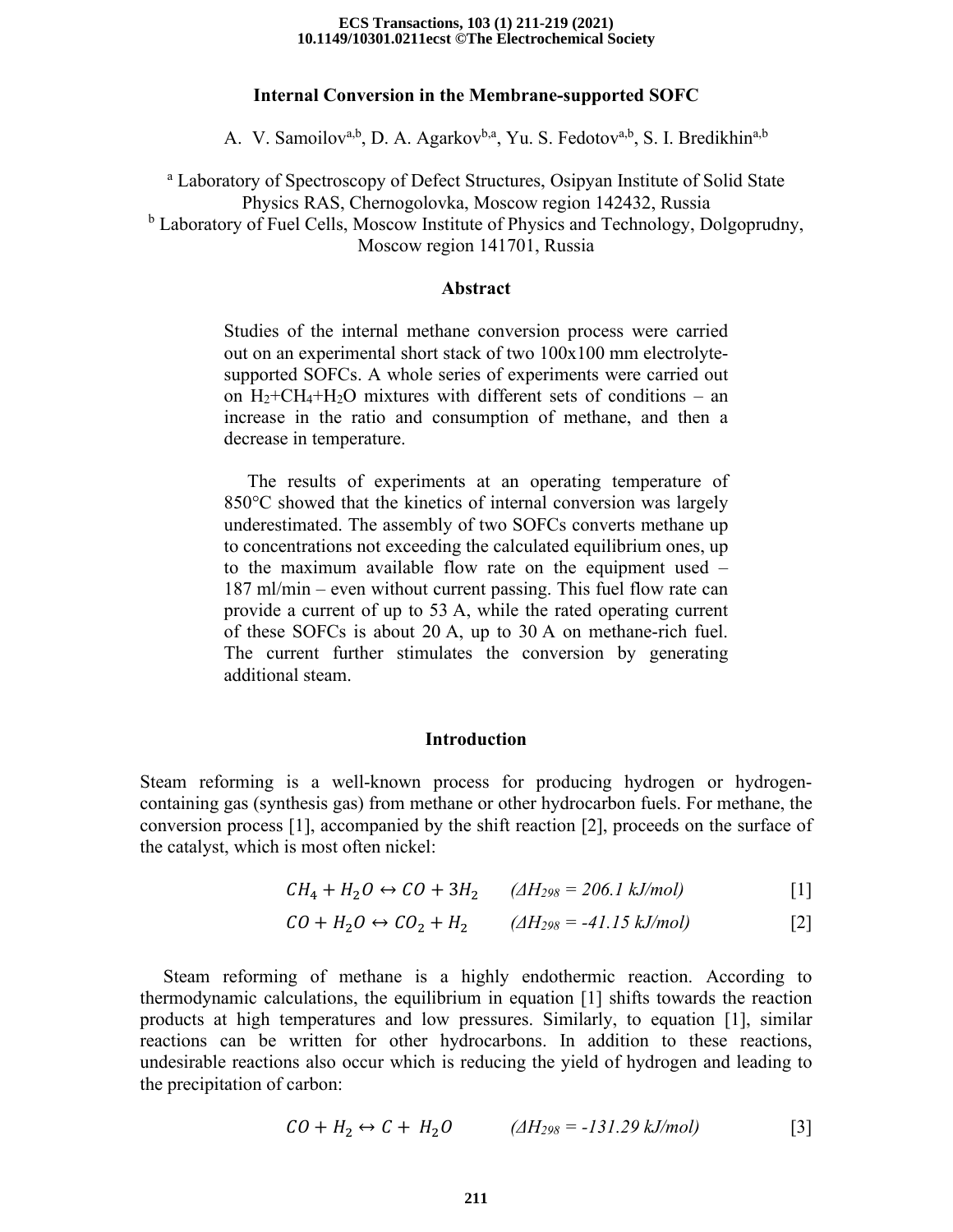$$
2CO \leftrightarrow C + CO_2 \qquad (A_{298} = -172.42 \text{ kJ/mol})
$$
 [4]

$$
CH_4 \rightarrow C + 2H_2
$$
 ( $\triangle H_{298} = 74.87 \text{ kJ/mol}$ ) [5]

 The practical minimum steam/carbon ratio required to prevent unwanted reactions [3- 5] is usually above 1.7 for natural gas. Typically, steam reforming catalysts are Group VIII metals, in which nickel is most commonly used. Catalysts based on rhodium, ruthenium and other noble metals are more active, but due to their cost, they are not used. Nickel catalysts have proven their effectiveness due to the simplicity of their manufacture, stability, and chemical activity (1). On such catalysts, the products of steam reforming are determined by the thermodynamic equilibrium established between equations [1-5].

 It has long been known that the heat required for the endothermic methane conversion process can be provided by an electrochemical reaction in a stack (2,3). This has led to the development of various concepts for internal reforming in high temperature solid oxide fuel cells. There are two main approaches, which are called direct and indirect internal reforming. Indirect reforming is the conversion of methane using reformers in close thermal contact with the stack. So, for example, in (4), plate reformers alternate with planar membrane-electrode assemblies (MEA). Conversion products from each reformer are fed to adjacent cells. Thus, the advantages of indirect internal reforming are close thermal contact between the stack and the reformer as well as the absence of soot formation at the anode of the fuel cell, and the disadvantages are that heat is well transferred only from the MEA adjacent to the reformer, and steam for the conversion process must be supplied separately. A variation of this approach is the placement of the reforming catalyst in the gas distribution units of the stack (1). Thus, in the process of indirect internal reforming, the methane steam reforming reaction and the electrochemical reactions in the MEA are separated.

 With direct internal reforming, the process of steam reforming of methane proceeds directly at the anode of a solid oxide fuel cell due to the high operating temperature and the presence of nickel in the composition (5,6). The advantage of direct reforming is not only thermal, but also chemical integration – the water vapor produced during the anodic electrochemical reaction can be used for reforming without the need for anode recycling. Also, the endothermic effect of steam reforming can be used to control the temperature of the stack, but they cannot completely compensate for the heat generated by the electrochemical reaction. In addition, difficulties arise in controlling the temperature gradient along the length of the anode chamber (7). An example of using direct internal reforming is a prototype of a 25 kW SOFC power plant (8) presented by Westinghouse. On the other hand, the same work indicates that due to temperature gradients, it is impossible to convert more than 30% of methane.

 In work (9) it is shown that, supplying 30% methane to the electrolyte-supported stack at the input, 22% is observed at the output. Thus, based on the literature data, a high conversion rate in the process of internal methane reforming cannot be expected.

 Solid oxide fuel cells (SOFCs) and power plants based on them are among the most efficient (10), eco-friendly (11) as well as reliable (12) power sources. SOFC electrical efficiency lies in a range of 55-60%, combined heat and power efficiency exceeds the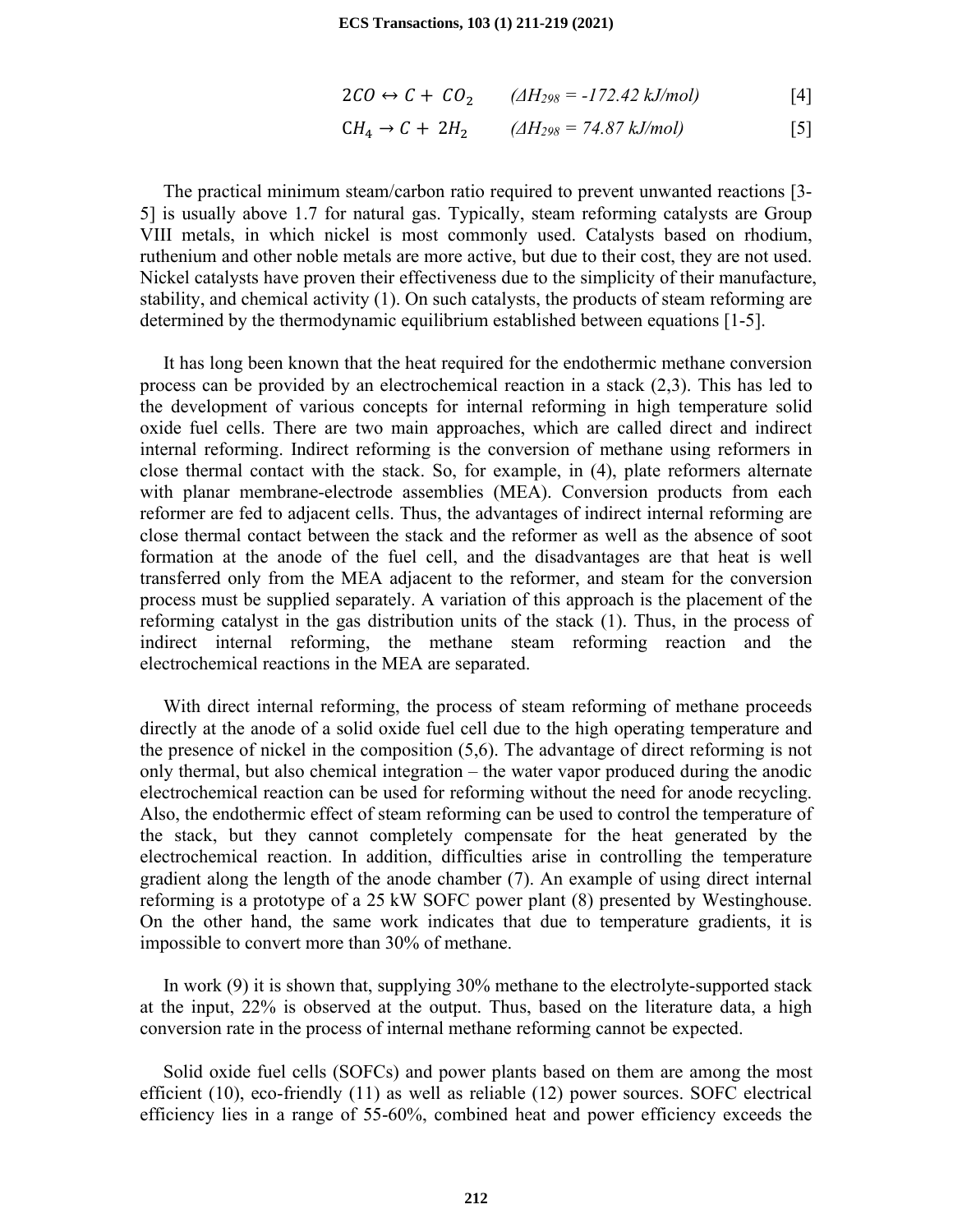value of 85%. Hybrid systems with gas and steam turbines give opportunity to further increase of mentioned efficiency levels (13-14).

 Research team at Osipyan Institute of Solid State Physics RAS works on research and development tasks in a field of solid oxide fuel cells and power plants based on them. This works lie in different directions from search for new electrolyte (15) and electrode (16) materials via investigation of electrode processes (17-18), as well as manufacture of membrane-electrode assemblies (19-20), search for sealing glasses (21), construction of SOFC stacks and fuel processors (22) up to power plant design, manufacture and testing.

 In previous works synthesis gas containing of hydrogen and nitrogen was used as fuel for SOFC stacks based on electrolyte and anode supported MEAs. Synthesis gas was prepared in external devices: mixed artificially using compositions measured from fuel processors or prepared in external fuel reformers. In this work studies of the internal methane conversion process were carried out on an experimental short stack of two 100x100 mm electrolyte-supported SOFCs. It was shown that assembly of two SOFCs converts methane up to concentrations not exceeding the calculated equilibrium ones, up to the maximum available flow rate on the equipment used  $-187$  ml/min – even without current passing.

### **Experimental Setup**

 A schematic of the experimental setup for researching the internal conversion process on electrolyte-supported SOFC membrane-electrode assemblies is shown in figure 1.



Figure 1. Schematic of the experimental setup for researching the internal conversion process on electrolyte-supported SOFC membrane-electrode assemblies.

 The principle of operation of the experimental setup is as follows: with the help of mass-flow controllers (MFC), the required consumption of fuel and oxidizer is set. The fuel is passed through a humidifier to achieve the required moisture content. Then the fuel and oxidizer are fed to the assembly of electrolyte-supported SOFCs located in the furnace.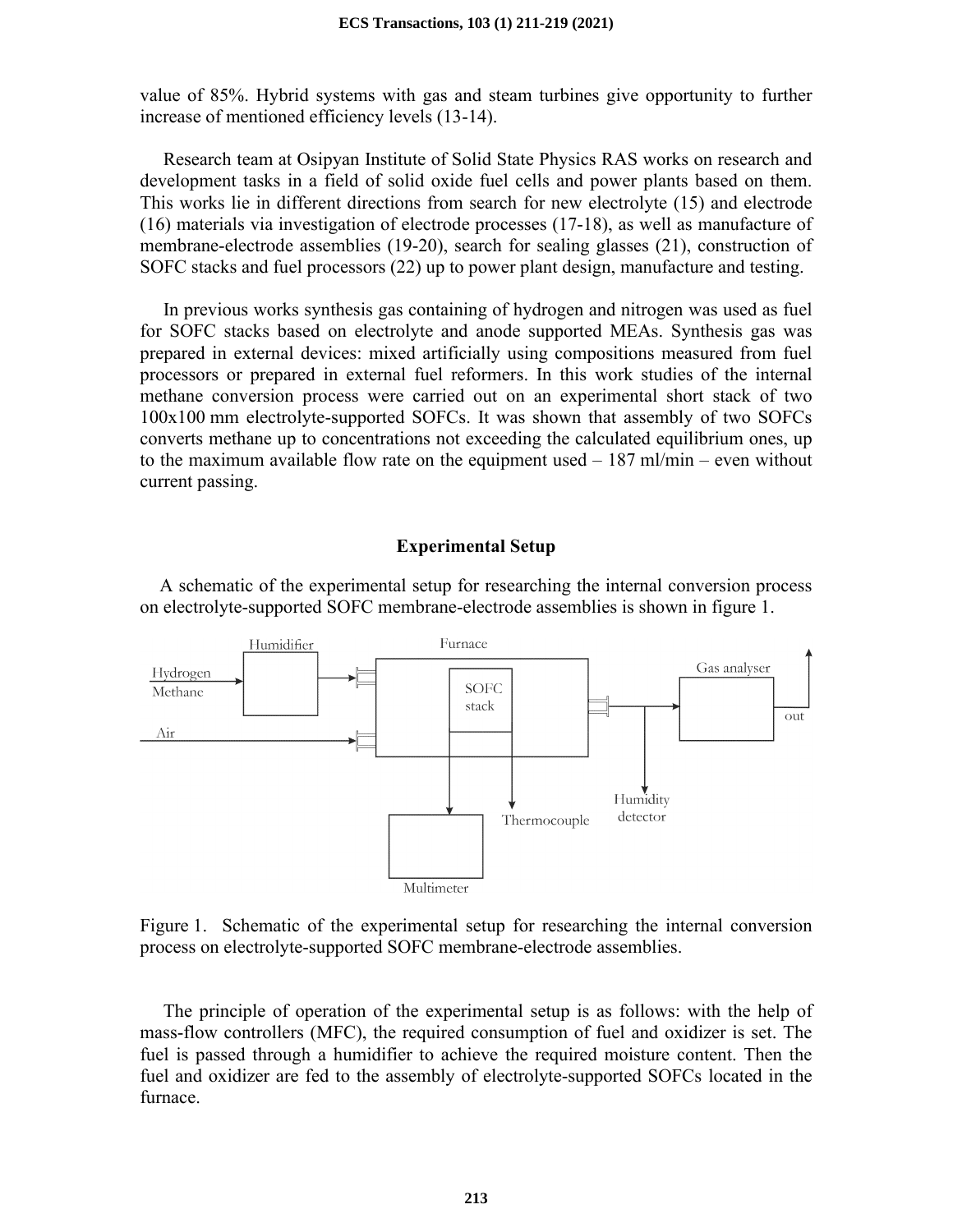The assembly temperature is monitored with a thermocouple and the open circuit voltage is monitored with a Fluke multimeter. The exhaust gases are supplied to the gas analysis stand, having previously passed through a humidity sensor. The stand includes Siemens gas analyzers with the help of which the composition of exhaust gases is monitored.

# **Results and Discussion**

 Internal conversion tests were carried out at the operating temperature of the electrolyte-supported SOFCs – 845ºС.

A hydrogen-containing gas with the composition of 94.9%  $H_2$ ; 0.21%  $O_2$ ; 0.06% CO was taken as a reference point (figure 2a) (flow rate 450 ml/min). The measured humidity at the entrance to the assembly was 6.4%, at the outlet from the assembly it was 7.6%. The open circuit voltage was 1.054 V. To study the heat effect of the reaction, the temperature of the assembly inside the furnace was measured. When pure hydrogen is supplied, the temperature is 845 °C.

 To study the internal conversion process, methane was gradually added to hydrogen. First, 2.4% (on a dry mixture) of methane (11.26 ml/min) was added to the available hydrogen (flow rate 450 ml/min). The composition of the gas at the outlet is 91.78% H2; 0.18% O<sub>2</sub>; 2.27% CO; 0.13% CO<sub>2</sub>; 0.06% CH<sub>4</sub> (figure 2b). The humidity measured at the outlet from the assembly dropped from 7.6% to 5.5%. The assembly temperature dropped from 845°C to 844°C. The open circuit voltage increased from 1.054 V to 1.08 V. Observed processes indicate the beginning of the internal methane conversion process.



Figure 2. Composition of gas at the outlet of the gas analyzer. Fuel: a – pure hydrogen; b  $-$  hydrogen  $+$  2.4% of methane.

 Then, the proportion of methane (26.86 ml/min) in a mixture with hydrogen (450 ml/min) was increased to 5.6% (on a dry mixture). The composition of the gas at the outlet is shown in figure  $3a - 89.69\%$  H<sub>2</sub>; 0.16% O<sub>2</sub>; 4.74% CO; 0.12% CO<sub>2</sub>; 0.29% CH<sub>4</sub>. The humidity measured at the outlet from the assembly continued to decrease to 2.7%.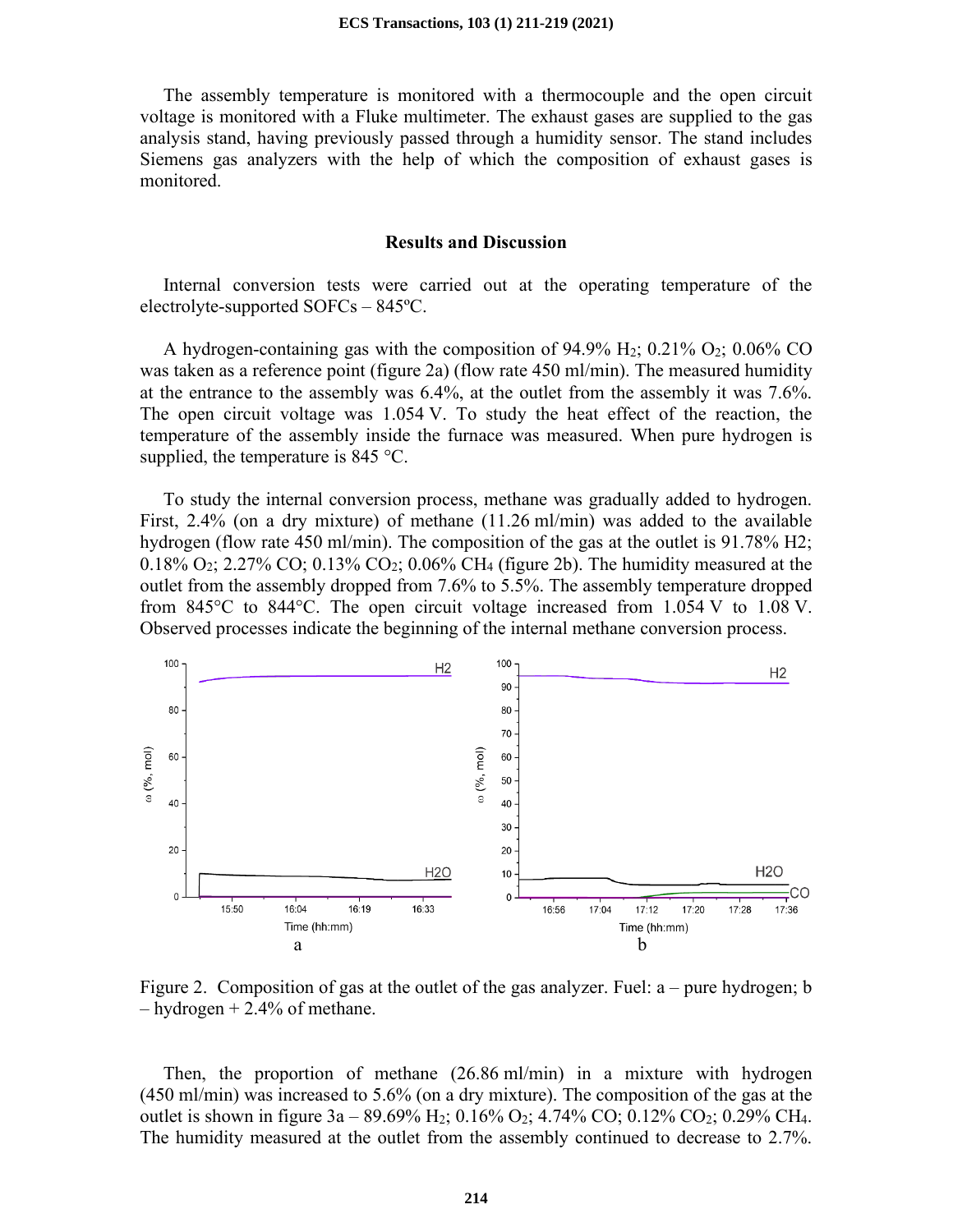The temperature remained unchanged  $(844^{\circ}$ C). The open circuit voltage for the upper MEA increased even further – to 1.14 V. Due to the fear of the start of the soot formation process with a further increase in the methane content in the mixture and to check the influence of the anode current on the conversion process, the assembly was stabilized under a current of 10 A. At the same time, the composition of the gas at the outlet changed as follows –  $86.82\%$  H<sub>2</sub>; 0.15% O<sub>2</sub>; 4.91% CO; 2.14% CO<sub>2</sub>; 0.02% CH<sub>4</sub> (figure 3b). An increase in the concentration of carbon dioxide is observed, which may be associated with the occurrence of the shift reaction and a decrease in the concentration of methane.



Figure 3. Composition of gas at the outlet of the gas analyzer. Fuel – hydrogen  $+ 5.6\%$ methane.  $a$  – without current;  $b$  – under current of 10 A.

 For further experiments, the humidity was increased from 6.7% to 19.4%. The amount of methane (62.33 ml/min) in the supplied mixture with hydrogen (450 ml/min) was also increased to 12.1% (on a dry mixture). The gas composition at the outlet of the assembly is as follows: 84.55% H<sub>2</sub>; 0.13% O<sub>2</sub>; 10.67% CO; 1.07% CO<sub>2</sub>; 0.13% CH<sub>4</sub> (figure 4a). The measured humidity at the outlet from the assembly drops from 36% (the value at the previous point is under 10 A) to 11.7%. The assembly temperature decreased to 843°С, and the open circuit voltage (upper MEA) increased from 0.993 V (without methane) to 1.027 V. As before, the assembly converts all methane supplied to it as the residual measured concentration does not exceed the values calculated from the thermodynamic balance.

 At the next point, we continued to increase the concentration of methane  $(86.28 \text{ ml/min})$  in the inlet mixture with hydrogen  $(450 \text{ ml/min})$  and brought it to  $16.1\%$ (on a dry mixture). Outlet gas composition was following:  $81.46\%$  H<sub>2</sub>;  $0.16\%$  O<sub>2</sub>;  $12.46\%$ CO;  $0.62\%$  CO<sub>2</sub>;  $0.5\%$  CH<sub>4</sub>. The measured humidity at the outlet from the assembly decreased from 11.7% to 3.7%. The temperature also dropped to 842°C, and the open circuit voltage rose from 1.027 V to 1.066 V.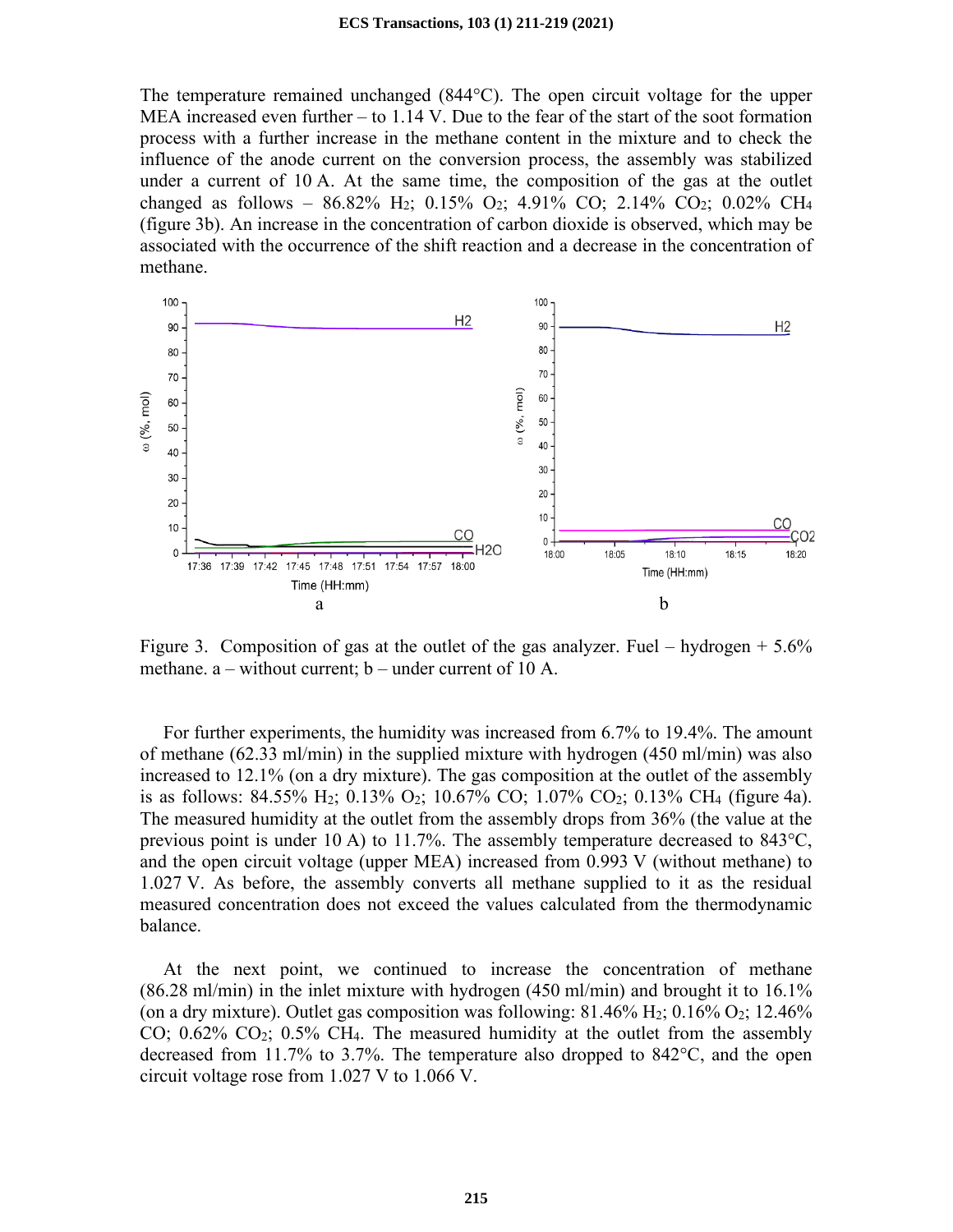

Figure 4. Composition of gas at the outlet of the gas analyzer. Fuel:  $a - hydrogen +$ 12.1% of methane;  $b - hydrogen + 16.1%$  of methane.

At the next point, it was decided to reduce the methane content  $(86.28 \text{ ml/min})$  in a mixture with hydrogen (450 ml/min) to 15.3% (on a dry mixture). The composition of the gas at the outlet is 85.56% H<sub>2</sub>; 0.15% O<sub>2</sub>; 10.75% CO; 0.55% CO<sub>2</sub>; 0.22% CH<sub>4</sub> (figure 5a). According to thermodynamic calculations, the equilibrium fraction of methane on dry gas for the measured input composition  $(15.3\%$  methane  $+84.7\%$ hydrogen) is 0.25%. That is, the measured result is even slightly below equilibrium. The measured humidity at the outlet from the assembly has slightly decreased from 3.7% to 3.67%. The assembly temperature continued to decrease and reached 840°C, and the open circuit voltage increased from 1.066 V to 1.078 V.

 After that, due to the impossibility of further increasing the proportion of methane in the mixture (low output humidity as an indirect sign of the threat of soot formation and a decrease in assembly characteristics), it was decided to increase the consumption of methane (187 ml/min) and hydrogen (1059.6 ml/min) while maintaining the same proportions for dry mix (85%  $H_2 + 15%$  CH<sub>4</sub>). However, the composition of the outlet gas changed slightly: 87.16% H<sub>2</sub>; 0.15% O<sub>2</sub>; 10.54% CO; 0.45% CO<sub>2</sub>; 0.24% CH<sub>4</sub> (figure 5b). The measured humidity at the outlet of the assembly slightly decreased from 3.67% to 3.15% The temperature of the assembly continued to drop and reached 838°С, and the voltage of the upper MEA slightly decreased from 1.078 V to 1.076 V. Results of tests and thermodynamic calculations for a composition of  $85\%$  hydrogen +  $15\%$ methane are given in Table I.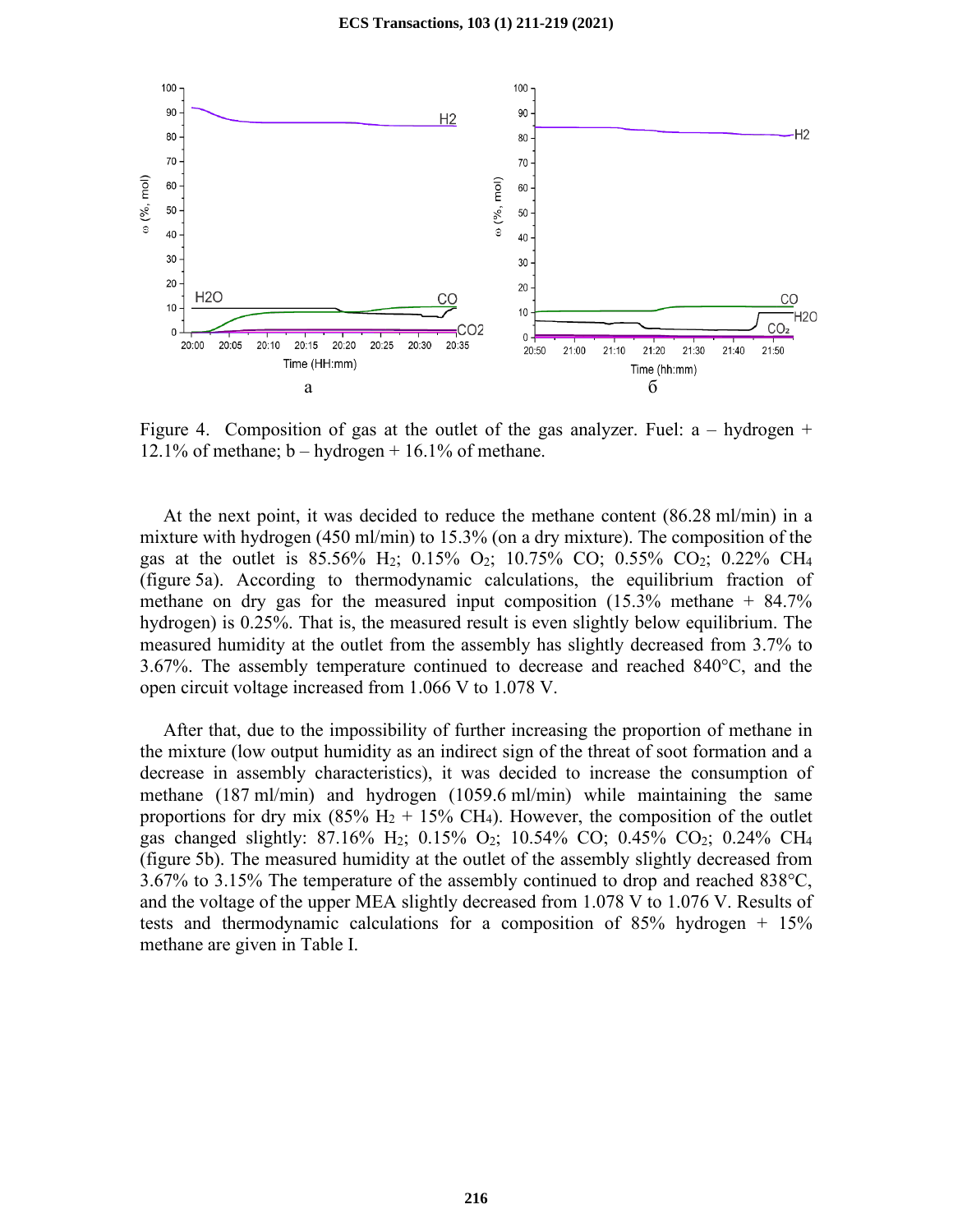

Figure 5. Composition of gas at the outlet of the gas analyzer. Fuel:  $a - 450$  ml/min H<sub>2</sub> + 86.28 ml/min CH<sub>4</sub>; b – 1059.6 ml/min H<sub>2</sub> + 187 ml/min CH<sub>4</sub>.

**TABLE I.** Results of tests and thermodynamic calculations. Composition: 85% hydrogen + 15% methane.

|                   | $H_2O. \%$ | $H_2, \%$ | $CO, \%$                          | CO <sub>2</sub> , % | CH <sub>4</sub> | % $\mathbf{C}$ | %Н    | $\%$ O |
|-------------------|------------|-----------|-----------------------------------|---------------------|-----------------|----------------|-------|--------|
| Inlet             | 19.4       | 68.51     | $\overline{0}$ and $\overline{0}$ | $\mathbf{0}$        | 12.09           | 4.73           | 87.68 | 7.59   |
| Outlet            | 3.05       | 86.06     | 10.22                             | 0.436               | 0.233           | 5.33           | 87.74 | 6.93   |
| <b>Estimation</b> | 5.62       | 84.6      | 8.98                              | 0.55                | 0.257           |                |       |        |

 It can be seen from the table that the proportion of carbon in the balance increases due to a decrease in the proportion of oxygen. The methane yield is not higher than equilibrium at the measured temperature. Thus, the results of experiments at an operating temperature of 850°C showed that the kinetics of internal conversion was largely underestimated. The assembly of two MEA converts methane to concentrations not exceeding the calculated equilibrium ones, up to the maximum available flow rate on the equipment used – 187 ml/min – even without passing current. This flow rate is capable of providing a current of up to 53 A, while the rated operating current of these MEA is about 20 A, up to 30 A on rich fuel. That is, the conversion capabilities of our MEA from these data, even in the absence of current, are at least twice their own needs. The current further stimulates the conversion by generating additional steam.

# **Conclusions**

 Thus, in the course of the experiments, it was not possible to obtain methane concentrations in the exhaust gas that significantly exceed the equilibrium ones. This result turned out to be extremely unexpected and undoubtedly positive, since it demonstrates an extremely high potential of internal conversion and opens the way to a sharp decrease in the requirements for the degree of conversion of fuel supplied to SOFC, abandonment of a bulky fuel processor, reduction of costs for SOFC cooling and, thereby,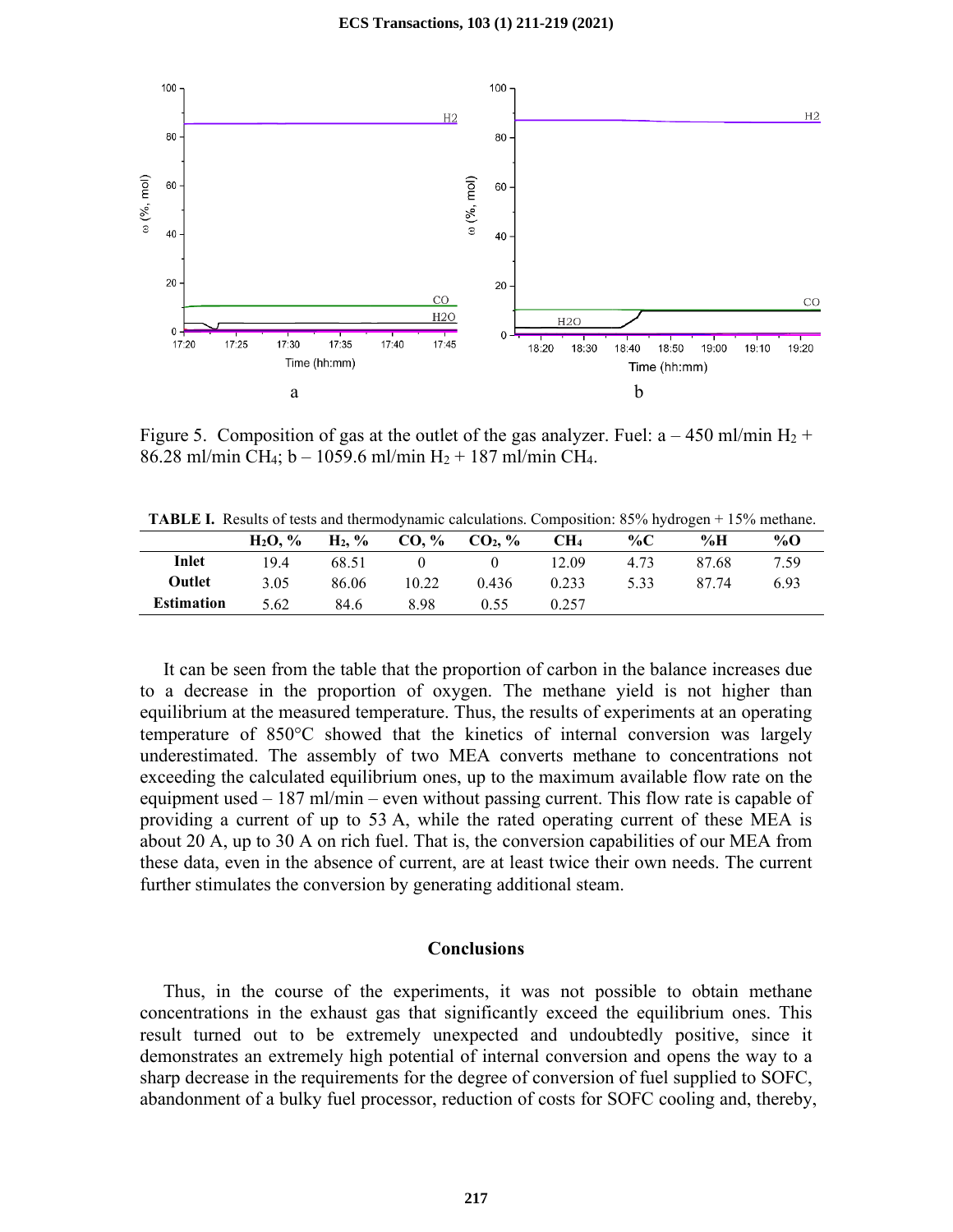an increase in efficiency, and reduction of mass and dimensions of power plants based on SOFCs.

# **Acknowledgments**

This work was supported by Russian Scientific Foundation grant 17-79-30071 "Scientifically grounded optimization of power and mass-dimensional characteristics of planar SOFC stacks and development of fuel processor for highly-efficient transport and stationary power plants".

# **References**

- 1. Tokyo Gas Co. Ltd., *Japanese Patent No.* **JP 06-243881** (1994).
- 2. A.H. Fakeeha, F.A. Abd El Aleem, and H.M. Ettouney, *J. King Saud Univ.*, **7**, Eng. Sci. (Special Issue), 171 (1995).
- 3. S.H. Clarke, A.L. Dicks, K. Pointon, T.A. Smith, and A. Swann, *Catal. Today*, **38,** 41l (1997).
- 4. K. Sato, T. Tanaka, and T. Murahashi, *1990 Fuel Cell Seminar Abstr.*, **40**, 40 (1990).
- 5. A.L. Dicks, *J. Power Sources*, **71**, 111 (1998).
- 6. В.А. Собянин, *Ж. Рос. хим. об-ва им. Д.И. Менделеева,* **XLVII,** 6, 62 (2003).
- 7. C.M. Finnerty, N.J. Coe, R.H. Cunningham, and R.M. Ormerod, Catal. Today, **46**, 137 (1998).
- 8. S. Takeuchi, A. Kusunok, H. Matsubara, Y. Kikuoka and J. Ohtsuki, *Proc. 3rd Int. Symp. Solid Oxide Fuel Cells*, **HI**, 4, 678 (1993).
- 9. J. Kupecki, K. Motylinski, J. Milewski, *Energy Proc.*, **105**, 1700 (2017).
- 10. G. Vialetto, M. Noro, P. Colbertaldo, and M. Rokni, *Int. J. Hydrog. Energ.*, **44**(19), 9609 (2019).
- 11. S. Kim and K.C. Kim, *Proc.*, **2**(11), 605 (2015).
- 12. M. Hauth, V. Lawlor, P. Cartellieri, C. Zechmeister, S. Wolff, C. Bucher, J. Malzbender, J. Wei, A. Weber, and G. Tsotridis, *ECS Trans.*, **78**(1), 2231 (2017).
- 13. A.V. Akkaya, B. Sahin, and H.H. Erdem, *J. Hydrog. Energy*, **33**(10), 2566 (2008).
- 14. T.W. Song, J.L. Sohn, T.S. Kim, and S.T. Ro, *J. Power Sources*, **158**(1), 361 (2006).
- 15. D.A. Agarkov, M.A. Borik, S.I. Bredikhin, A.V. Kulebyakin, I.E. Kuritsyna, E.E. Lomonova, F.O. Milovich, V.A. Myzina, V.V. Osiko, E.A. Agarkova, and N.Yu. Tabachkova, *Russ. J. Electrochem.*, **54**(6), 459 (2018).
- 16. V.A. Kolotygin, E.V. Tsipis, A.I. Ivanov, Y.A. Fedotov, I.N. Burmistrov, D.A. Agarkov, V.V. Sinitsyn, S.I. Bredikhin, and V.V. Kharton, *J. Solid State Electrochem.*, **16**(7), 2335 (2012).
- 17. S.I. Bredikhin, D.A. Agarkov, A.S. Aronin, I.N. Burmistrov, D.V. Matveev, and V.V. Kharton, *Mater. Lett.*, **216**, 193 (2018).
- 18. D.A. Agarkov, I.N. Burmistrov, G.M. Eliseeva, I.V. Ionov, S.V. Rabotkin, V.A. Semenov, A.A. Solovyev, I.I. Tartakovskii, and S.I. Bredikhin, *Solid State Ionics*, **344,** 115091 (2020).